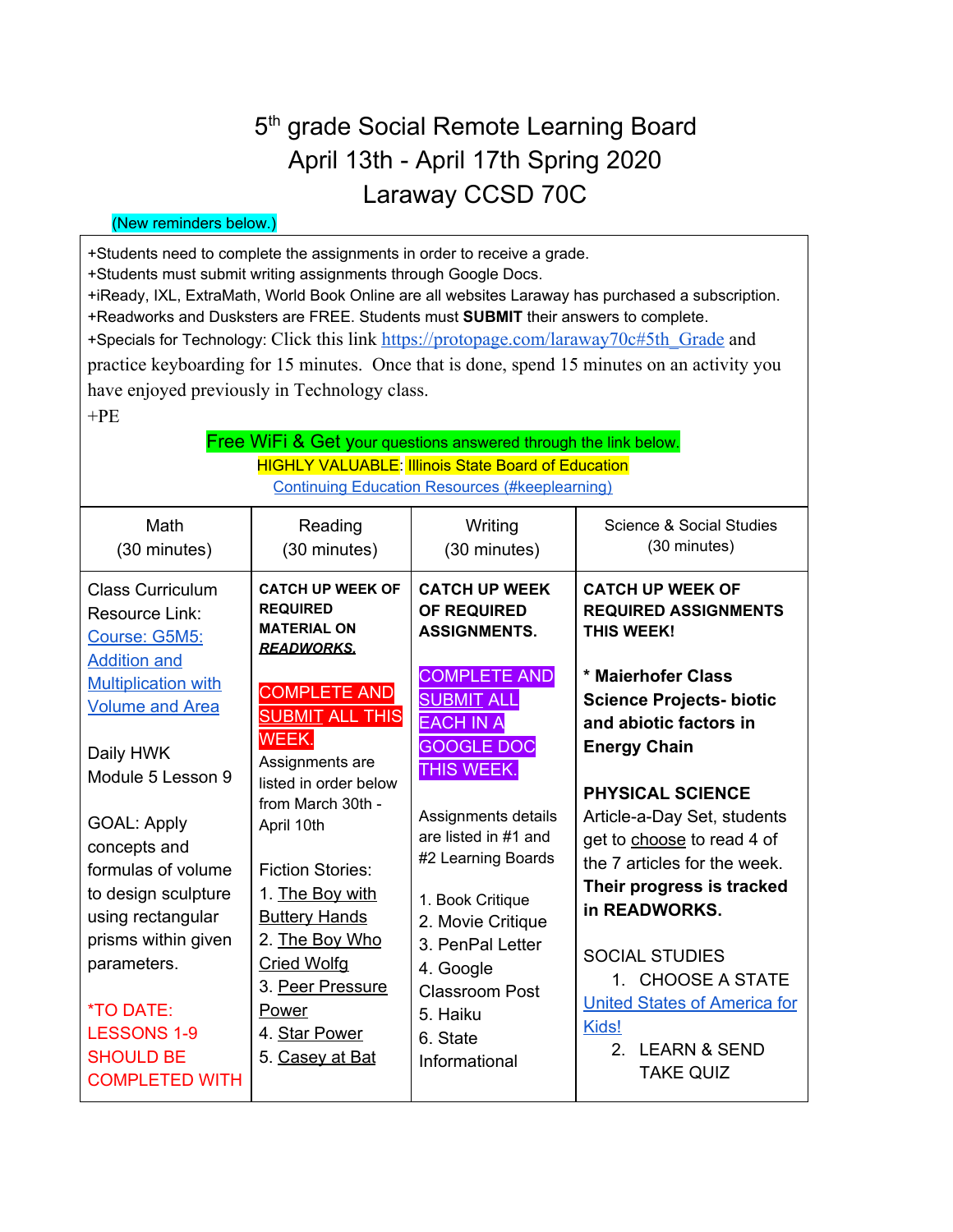| <b>EVIDENCE</b><br><b>SHARED WITH</b><br><b>TEACHERS.</b>                                                                                                                                                                                     | <b>Nonfiction Stories:</b><br>6. Drip-Tips and<br><b>Other Adaptations</b><br>in the Rainforest<br>7. Standing on the<br>Roof of Africa | 5 PARAGRAPH<br>Report.<br>Each assignment<br>must be in a<br>different document<br>and then shared<br>with the teacher for<br>credit of<br>completion. | <b>World and US History for</b><br><b>Kids</b><br>3. LEARN & SEND<br><b>TAKE QUIZ</b><br><b>Causes of the Civil War</b><br>4. LEARN & SEND<br><b>TAKE QUIZ</b><br><b>Biographies of Women</b><br><b>Leaders for Kids</b><br>Students need to record<br>their quiz grade (for fun).<br>They can do this in Google<br><b>Classroom Social Studies</b><br>tab, CLASSWORK |
|-----------------------------------------------------------------------------------------------------------------------------------------------------------------------------------------------------------------------------------------------|-----------------------------------------------------------------------------------------------------------------------------------------|--------------------------------------------------------------------------------------------------------------------------------------------------------|-----------------------------------------------------------------------------------------------------------------------------------------------------------------------------------------------------------------------------------------------------------------------------------------------------------------------------------------------------------------------|
| <b>Measurement and</b><br><b>Data</b>                                                                                                                                                                                                         |                                                                                                                                         |                                                                                                                                                        |                                                                                                                                                                                                                                                                                                                                                                       |
| <b>GRADES WILL BE</b><br>RECORDED.                                                                                                                                                                                                            |                                                                                                                                         |                                                                                                                                                        |                                                                                                                                                                                                                                                                                                                                                                       |
| <b>iReady Assigned</b><br>Lesson:<br>Understand and<br>Measure Volume<br>(25 minute lesson)                                                                                                                                                   |                                                                                                                                         |                                                                                                                                                        |                                                                                                                                                                                                                                                                                                                                                                       |
| <b>Goal: Find volume</b><br>of a right<br>rectangular prism<br>with whole-number<br>side lengths by<br>packing it with unit<br>cubes, and show<br>that the volume is<br>the same as would<br>be volume by<br>multiplying the edge<br>lengths. |                                                                                                                                         |                                                                                                                                                        |                                                                                                                                                                                                                                                                                                                                                                       |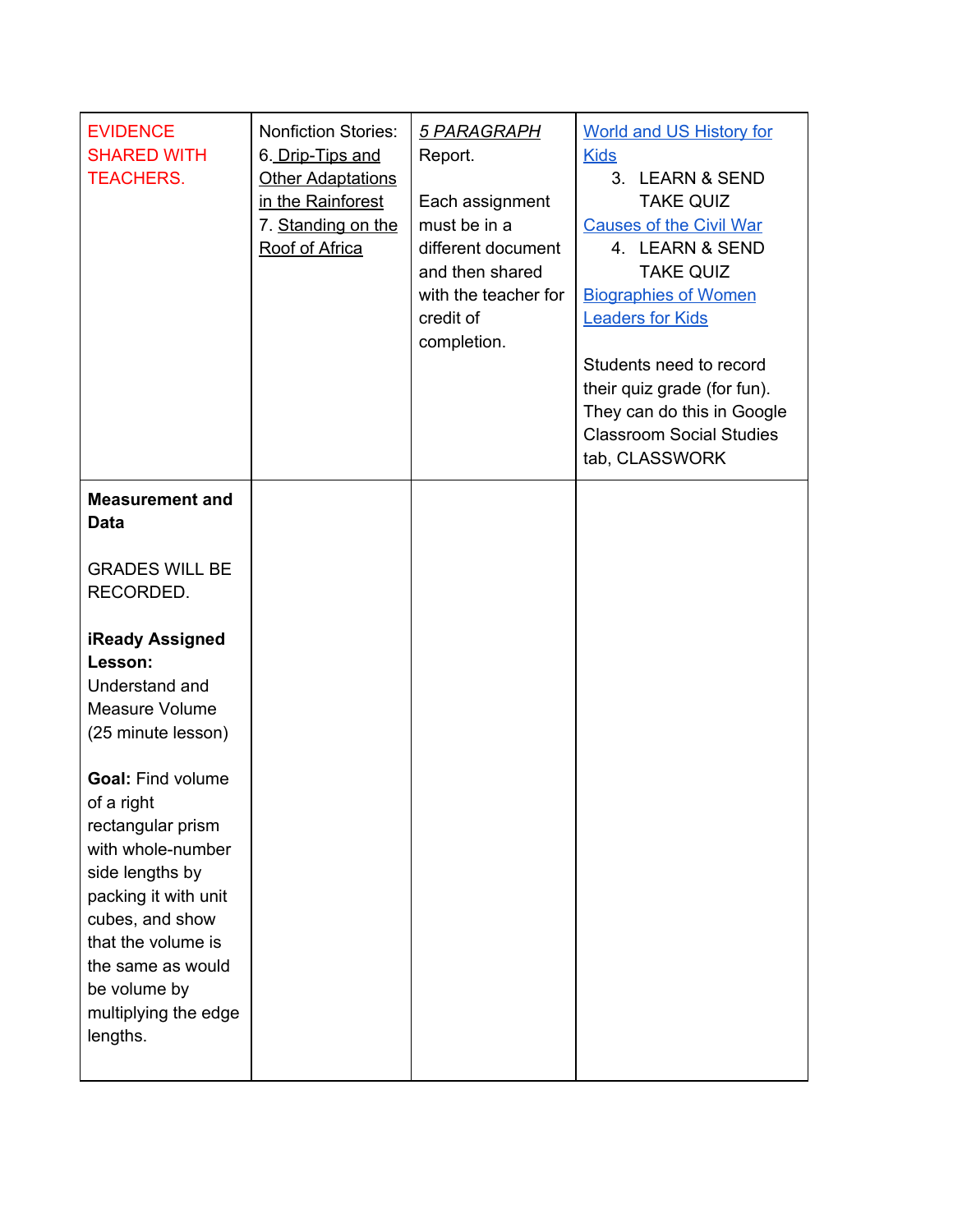| <b>Measurement and</b><br><b>Data</b>                                                                             |  |  |
|-------------------------------------------------------------------------------------------------------------------|--|--|
| <b>GRADES WILL BE</b><br><b>RECORDED</b>                                                                          |  |  |
| <b>iReady Assigned</b><br>Lesson: Measure<br><b>Volume Using</b><br>Formulas<br>(26 minute lesson)                |  |  |
| Goal: Apply the<br>formulas<br>$V = I \times W \times h$ for<br>rectangular prisms                                |  |  |
| <b>Measurement and</b><br><b>Data</b>                                                                             |  |  |
| <b>GRADE WILL BE</b><br><b>RECORDED</b>                                                                           |  |  |
| <b>iReady Assigned</b><br><b>Lesson Practice:</b><br>Volume of<br><b>Rectangular Prisms</b><br>(20 minute lesson) |  |  |
| <b>GOAL: Find</b><br>volumes of solid<br>figures and solve<br>real world problems.                                |  |  |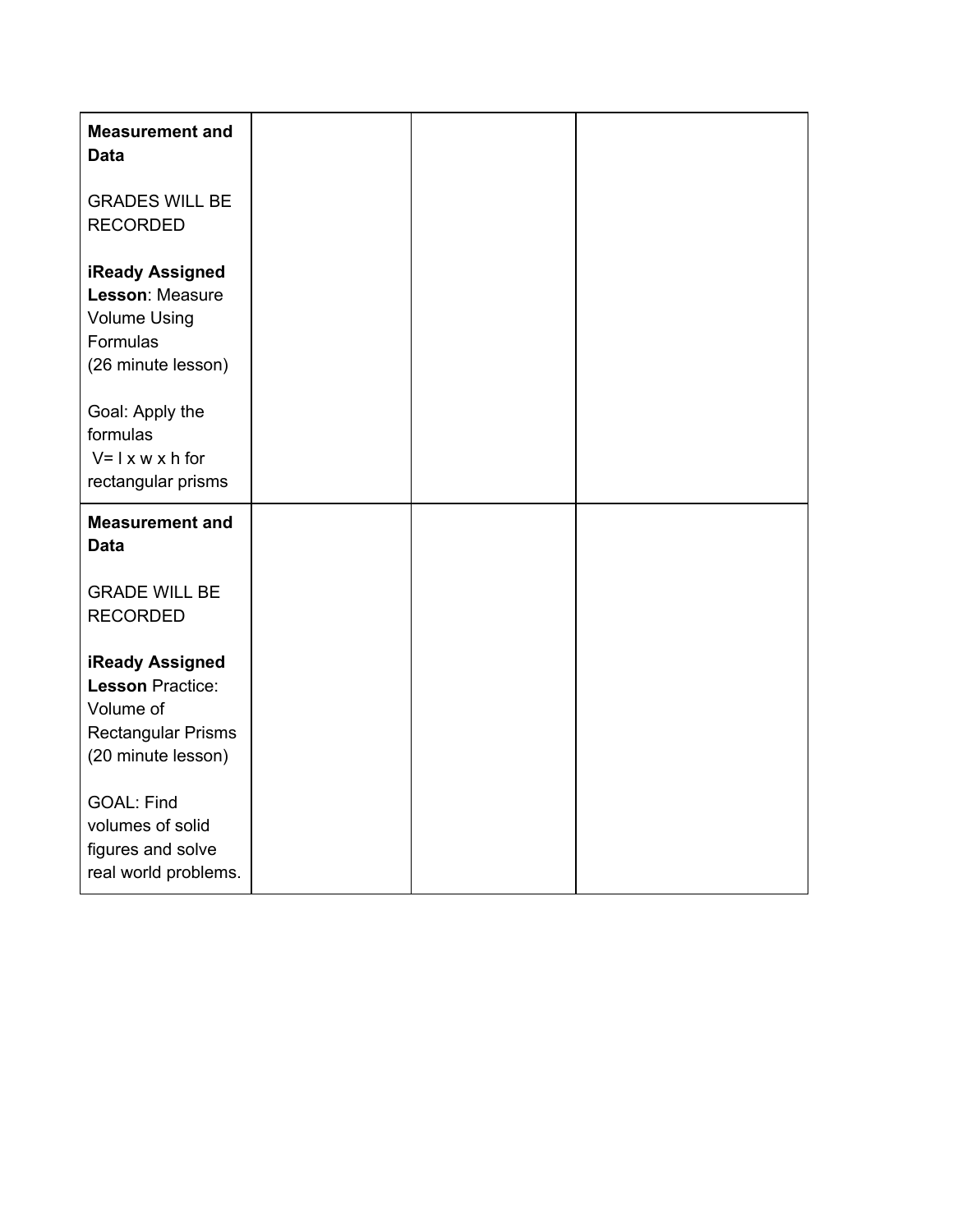## Quinto Grado Aprendizaje de Lejos El 13 de abril hasta el 17 de abril de 2020 Laraway CCSD 70C

+Estudiantes deben cumplir una actividad por columna por dia escolar de lejos +Adultos escriben los iniciales en las actividades para ayudar a los estudiantes en recordar lo que han hecho. +Estudiantes pueden usar papel y lápiz para las tareas y entregar el trabajo al volver a la escuela. +iReady, IXL, ExtraMath, World Book Online son los sitios web en que tenemos suscripciones. +Recursos de las matemáticas están posteados para proporcionar apoyo con las lecciones y mostrar

| las soluciones a las tareas.                                                                                                                                                                                                                                                                                                                                                                |                                                                                                                                                                                                                                                                                                                                                                                                                                                      |                                                                                                                                                                                                                                                                                                                                                                                                                  |                                                                                                                                                                                                                                                                                                                                                                                                                                                                                                                                                                           |  |
|---------------------------------------------------------------------------------------------------------------------------------------------------------------------------------------------------------------------------------------------------------------------------------------------------------------------------------------------------------------------------------------------|------------------------------------------------------------------------------------------------------------------------------------------------------------------------------------------------------------------------------------------------------------------------------------------------------------------------------------------------------------------------------------------------------------------------------------------------------|------------------------------------------------------------------------------------------------------------------------------------------------------------------------------------------------------------------------------------------------------------------------------------------------------------------------------------------------------------------------------------------------------------------|---------------------------------------------------------------------------------------------------------------------------------------------------------------------------------------------------------------------------------------------------------------------------------------------------------------------------------------------------------------------------------------------------------------------------------------------------------------------------------------------------------------------------------------------------------------------------|--|
| WiFi Gratis y buscas respuestas en el enlace abajo.<br>DA VALOR ALTO: Illinois State Board of Education<br>Continuacion de Educación - Recursos Continuing Education Resources (#keeplearning)                                                                                                                                                                                              |                                                                                                                                                                                                                                                                                                                                                                                                                                                      |                                                                                                                                                                                                                                                                                                                                                                                                                  |                                                                                                                                                                                                                                                                                                                                                                                                                                                                                                                                                                           |  |
| Matemáticas<br>(30 minutos)                                                                                                                                                                                                                                                                                                                                                                 | Lectura<br>(30 minutos)                                                                                                                                                                                                                                                                                                                                                                                                                              | Escritura<br>(30 minutos)                                                                                                                                                                                                                                                                                                                                                                                        | Ciencias<br>(30 minutos)                                                                                                                                                                                                                                                                                                                                                                                                                                                                                                                                                  |  |
| Enlace de recursos<br>del currículo de la<br>clase:<br>Curso: G5M5:<br>Adición y<br>Multiplicación con<br>Volumen y Área.<br>Tarea diario<br>Módulo 5 Lección 9<br><b>META: Aplicar los</b><br>conceptos y<br>fórmulas de<br>volumen a diseño<br>de esculturas<br>usando prismas<br>rectangulares con<br>parámetros<br>específicos.<br>*HASTA HOY: SE<br><b>BE HABER</b><br><b>CUMPLIDO</b> | <b>SEMANA DE</b><br><b>PONERSE AL DIA</b><br>CON READWORKS.<br><b>TERMINAY</b><br><b>ENTREGA TODA</b><br><b>LA TAREA ESTA</b><br><b>SEMANA.</b><br>Tareas están abajos<br>y están en orden del<br>30 de marzo hasta<br>el 10 de abril.<br>Historias de<br>ficción:<br>1. The Boy with<br><b>Buttery Hands</b><br>2. The Boy Who<br><b>Cried Wolf</b><br>3. Peer Pressure<br>Power<br>4. Star Power<br>5. Casey at Bat<br>Historias no de<br>ficción: | <b>SEMANA DE</b><br>PONERSE AL DÍA<br><b>CON TAREAS</b><br><b>ANTERIORES.</b><br><b>TERMINAY</b><br><b>ENTREGA TODO</b><br><b>EN GOOGLE DOC</b><br><b>ESTA SEMANA.</b><br>Detalles de las<br>tareas están en las<br>Tableras de<br>Elecciones #1 y #2.<br>1. Crítica de libro<br>2. Crítica de<br>Película<br>3. Carta para<br>amigo por<br>correspondencia<br>4. Publicacion en<br>Google Classroom<br>5. Haiku | SEMANA DE PONERSE AL DÍA<br><b>CON TAREAS ANTERIORES.</b><br>* Maierhofer- Proyectos<br>de Ciencias-factores<br>bióticos y abióticos en<br>energía de cadena.<br><b>Ciencias Fisicas</b><br>Articulo por dia<br>Estudiantes escogen 4 de<br>los 7 artículos para leer por<br>la semana. Se anota el<br>progreso en ReadWorks.<br><b>ESTUDIOS SOCIALES</b><br>5. Escoge un estado<br><b>United States of America for</b><br>Kids!<br>6. Aprende y manda<br>Cumple la prueba<br><b>World and US History for</b><br><b>Kids</b><br>Aprende y manda<br>7.<br>Cumple la prueba |  |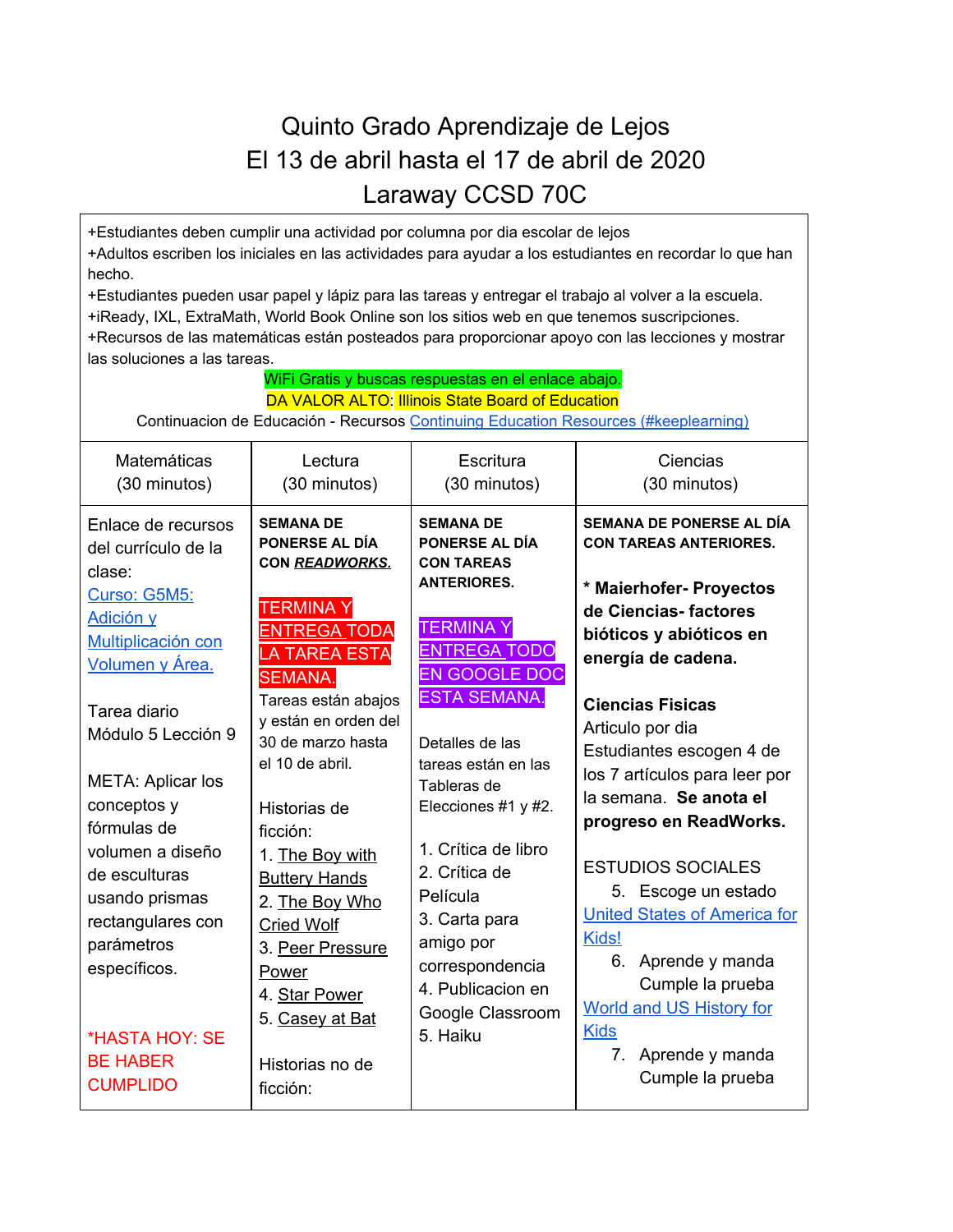| <b>LECCIONES 1-9</b><br><b>CON EVIDENCIA</b><br><b>DE</b><br><b>CUMPLIMIENTO</b><br><b>COMPARTIDO</b><br><b>CON LAS</b><br><b>MAESTRAS.</b>                                                                                                                                | 6. Drip-Tips and<br><b>Other Adaptations</b><br>in the Rainforest<br>7. Standing on the<br>Roof of Africa | 6. Reportaje de 5<br>párrafos sobre un<br>estado.<br>Cada tarea tiene<br>que ser un<br>documento<br>diferente y<br>compartida con la<br>maestra para<br>recibir crédito. | <b>Causes of the Civil War</b><br>8. Aprende y manda<br>Cumple la prueba<br><b>Biographies of Women</b><br><b>Leaders for Kids</b><br>Estudiantes necesitan<br>anotar su nota de la prueba<br>(por diversión). Se puede<br>hacer en Google Classroom<br>Social Studies,<br><b>CLASSWORK</b> |
|----------------------------------------------------------------------------------------------------------------------------------------------------------------------------------------------------------------------------------------------------------------------------|-----------------------------------------------------------------------------------------------------------|--------------------------------------------------------------------------------------------------------------------------------------------------------------------------|---------------------------------------------------------------------------------------------------------------------------------------------------------------------------------------------------------------------------------------------------------------------------------------------|
| <b>Medidas y Dados</b>                                                                                                                                                                                                                                                     |                                                                                                           |                                                                                                                                                                          |                                                                                                                                                                                                                                                                                             |
| SE VA A ANOTAR<br>NOTAS.                                                                                                                                                                                                                                                   |                                                                                                           |                                                                                                                                                                          |                                                                                                                                                                                                                                                                                             |
| <b>Leccion de</b><br>iReady:<br>Entender y Medir<br>Volumen<br>(25 minutos)<br>Meta: Descubre el<br>volumen de un<br>rectángulo derecho<br>con lados que son<br>números enteros<br>usando cubos, y<br>mostrar que es igual<br>multiplicar las<br>larguras de los<br>lados. |                                                                                                           |                                                                                                                                                                          |                                                                                                                                                                                                                                                                                             |
| <b>Medidas y Dados</b><br>SE VA A ANOTAR<br>NOTAS.                                                                                                                                                                                                                         |                                                                                                           |                                                                                                                                                                          |                                                                                                                                                                                                                                                                                             |